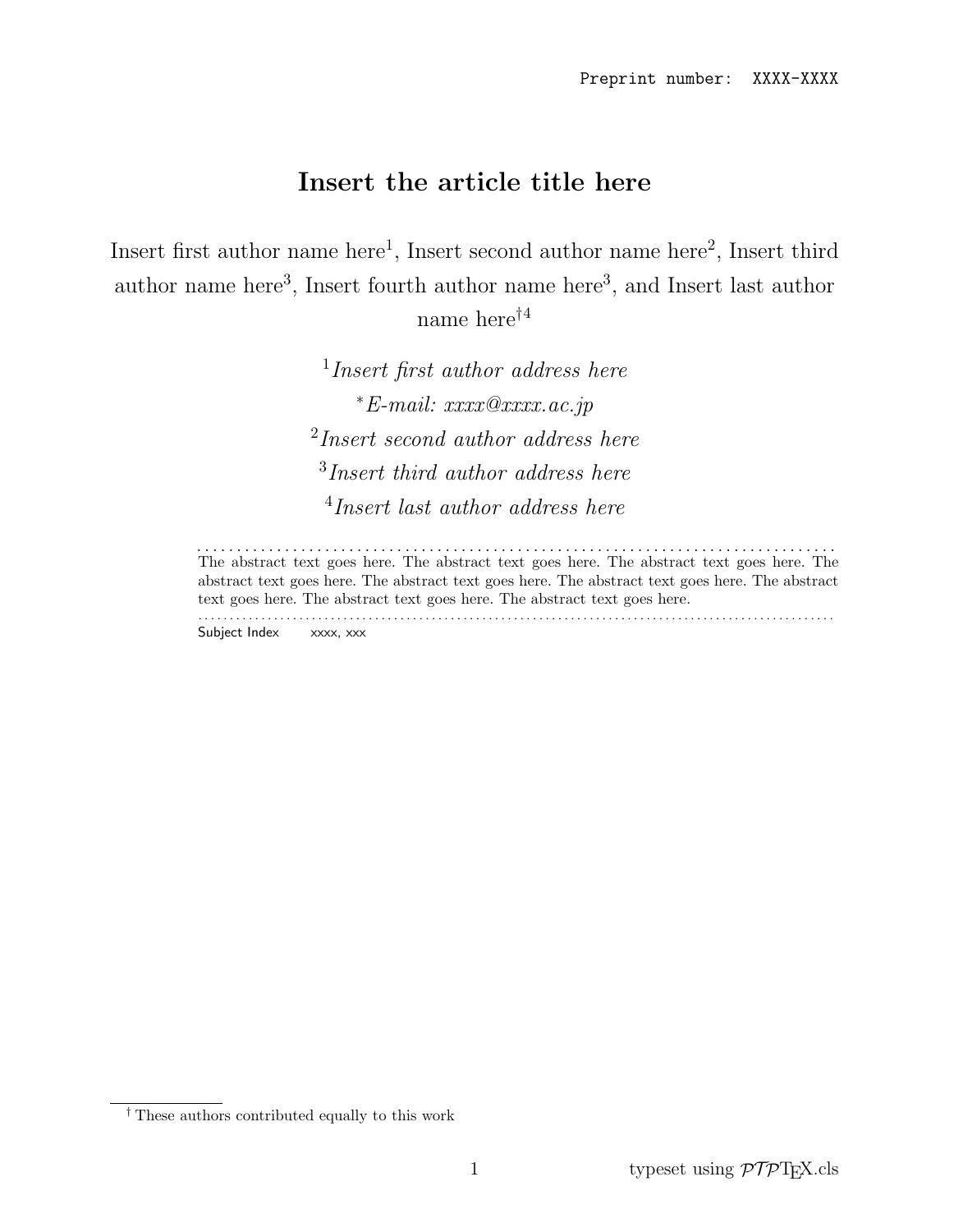## 1 Insert A head here

This demo file is intended to serve as a "starter file" for ptephy journal papers produced under LAT<sub>E</sub>X using ptephy\_v1.cls v0.1

### 1.1 Insert B head here

Subsection text here.

### 1.1.1 Insert C head here

Subsubsection text here.

# 2 Equations

Sample equations.

$$
\frac{\partial u(t,x)}{\partial t} = Au(t,x) \left( 1 - \frac{u(t,x)}{K} \right) - B \frac{u(t-\tau,x)w(t,x)}{1 + Eu(t-\tau,x)},
$$
\n
$$
\frac{\partial w(t,x)}{\partial t} = \delta \frac{\partial^2 w(t,x)}{\partial x^2} - Cw(t,x) + D \frac{u(t-\tau,x)w(t,x)}{1 + Eu(t-\tau,x)},
$$
\n(1)

$$
\frac{dU}{dt} = \alpha U(t)(\gamma - U(t)) - \frac{U(t - \tau)W(t)}{1 + U(t - \tau)},
$$
\n
$$
\frac{dW}{dt} = -W(t) + \beta \frac{U(t - \tau)W(t)}{1 + U(t - \tau)}.
$$
\n(2)

$$
\frac{\partial(F_1, F_2)}{\partial(c, \omega)}\bigg|_{(c_0, \omega_0)} = \begin{vmatrix} \frac{\partial F_1}{\partial c} & \frac{\partial F_1}{\partial \omega} \\ \frac{\partial F_2}{\partial c} & \frac{\partial F_2}{\partial \omega} \end{vmatrix}\bigg|_{(c_0, \omega_0)} = -4c_0q\omega_0 - 4c_0\omega_0p^2 = -4c_0\omega_0(q+p^2) > 0.
$$

# 3 Enunciations

**Theorem 1.** Assume that  $\alpha > 0, \gamma > 1, \beta > \frac{\gamma+1}{\gamma-1}$ . Then there exists a small  $\tau_1 > 0$ , such that for  $\tau \in [0, \tau_1)$ , if c crosses  $c(\tau)$  from the direction of to a small amplitude periodic traveling wave solution of (2.1), and the period of  $(\check{u}^p(s), \check{w}^p(s))$  is

$$
\tilde{T}(c) = c \cdot \left[ \frac{2\pi}{\omega(\tau)} + O(c - c(\tau)) \right].
$$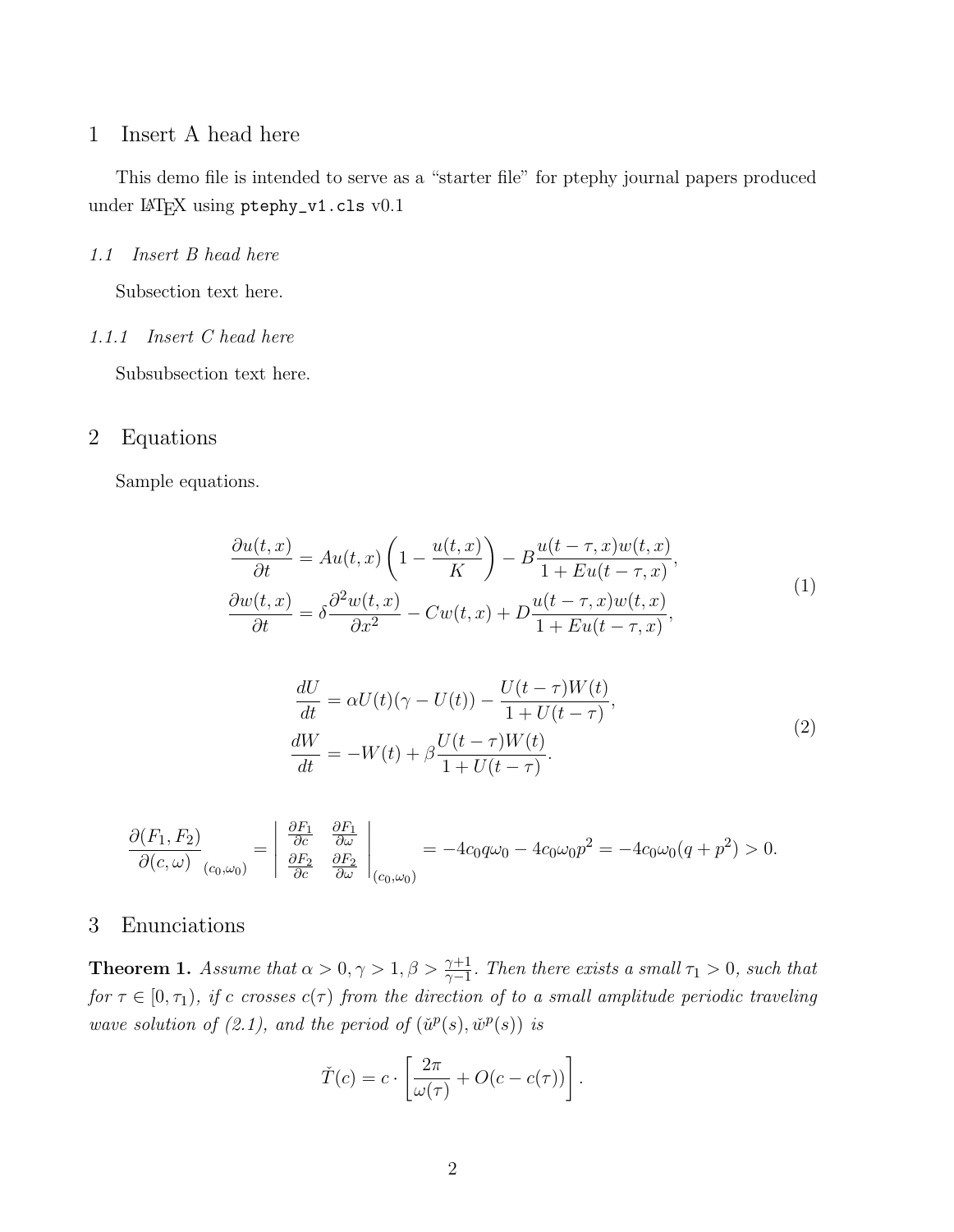**Condition 1.** From (0.8) and (2.10), it holds  $\frac{d\omega}{d\tau} < 0$ ,  $\frac{dc}{d\tau} < 0$  for  $\tau \in [0, \tau_1)$ . This fact yields that the system (2.1) with delay  $\tau > 0$  has the periodic traveling waves for smaller wave speed c than that the system (2.1) with  $\tau = 0$  does. That is, the delay perturbation stimulates an early occurrence of the traveling waves.

Proof. Sample proof text. Sample proof text. Sample proof text. Sample proof text. Sample proof text. Sample proof text. Sample proof text. Sample proof text. Sample proof text. Sample proof text. Sample proof text. Sample proof text.

4 Figures & Tables

The output for figure is:

#### Fig. 1 Insert figure caption here

An example of a double column floating figure using two subfigures. (The subfig.sty package must be loaded for this to work.) The subfigure \label commands are set within each subfloat command, the **\label** for the overall figure must come after **\caption.** \hfil must be used as a separator to get equal spacing. The subfigure.sty package works much the same way, except **\subfigure** is used instead of **\subfloat**.

The output for table is:

| One     | <u>I'wo</u> |
|---------|-------------|
| 'I'hree | Four        |

5 Conclusion

The conclusion text goes here.

### Acknowledgment

Insert the Acknowledgment text here.

For references, note how to include DOI information from examples below.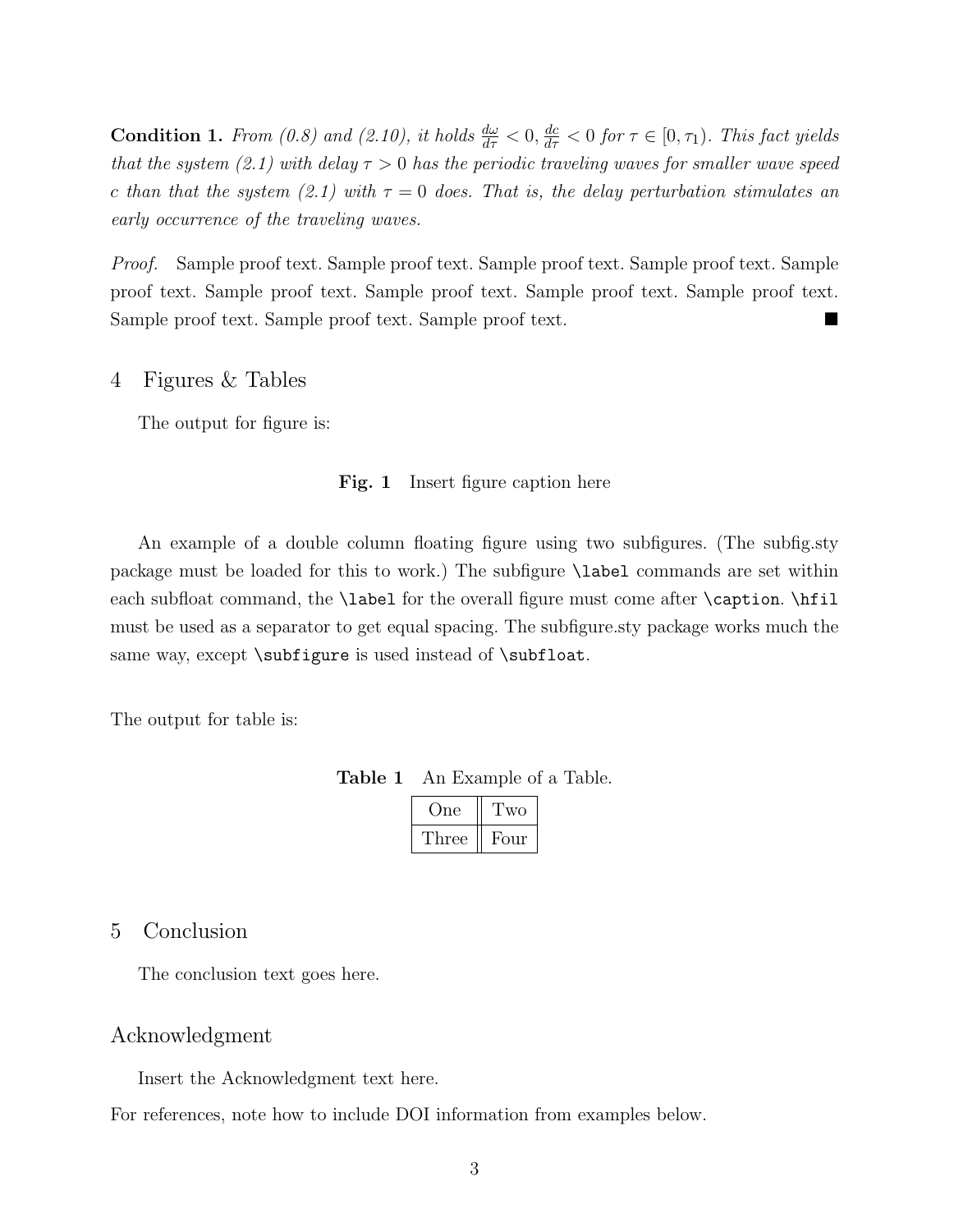#### References

- [1] J. P. Blaizot, and E. Iancu, Phys. Rep. 359, 355 (2002). https://doi.org/10.1016/S0370-1573(01)00061-8
- [2] M. Gyulassy, and L. McLerran, Nucl. Phys. A 750, 30 (2005).
- https://doi.org/10.1016/j.nuclphysa.2004.10.034
- [3] S. Aoki et al. [JLQCD Collaboration], Phys. Rev. D 72, 054510 (2005). https://doi.org/10.1103/PhysRevD.72.05451
- [4] S. Alekhin, A. Djouadi, and S. Moch, Phys. Lett. B 716, 214 (2012) [arXiv:1207.0980 [hep-ph]]. https://doi.org/10.1016/j.physletb.2012.08.024

### A Appendix head

This is the sample text. This is the sample text. This is the sample text. This is the sample text. This is the sample text. This is the sample text. This is the sample text. This is the sample text. This is the sample text. This is the sample text. This is the sample text. This is the sample text.

$$
a + b = c \tag{A1}
$$

This is the sample text. This is the sample text. This is the sample text. This is the sample text. This is the sample text. This is the sample text. This is the sample text. This is the sample text. This is the sample text. This is the sample text. This is the sample text. This is the sample text.

Table A1 An Example of a Table.

| One   | WΟ   |
|-------|------|
| Three | Four |

#### A.1 Appendix subhead

This is the sample text. This is the sample text. This is the sample text. This is the sample text. This is the sample text. This is the sample text. This is the sample text. This is the sample text. This is the sample text. This is the sample text. This is the sample text. This is the sample text.

$$
a + b = c \tag{A2}
$$

This is the sample text. This is the sample text. This is the sample text. This is the sample text. This is the sample text. This is the sample text. This is the sample text. This is the sample text. This is the sample text. This is the sample text. This is the sample text. This is the sample text.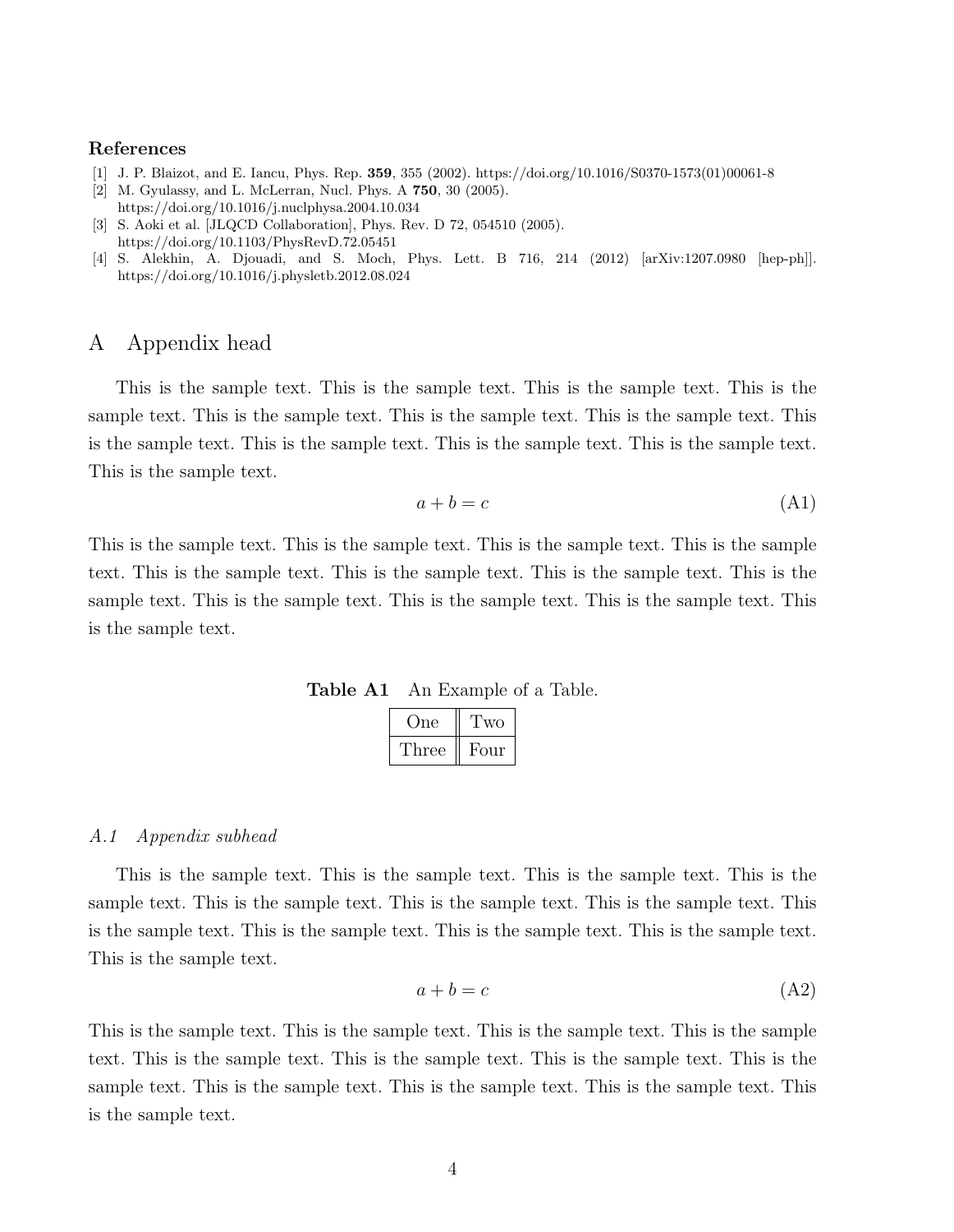#### Fig. A1 Figure caption

This is the sample text. This is the sample text. This is the sample text. This is the sample text. This is the sample text. This is the sample text. This is the sample text. This is the sample text. This is the sample text. This is the sample text. This is the sample text. This is the sample text. This is the sample text. This is the sample text. This is the sample text. This is the sample text. This is the sample text. This is the sample text. This is the sample text. This is the sample text. This is the sample text. This is the sample text. This is the sample text. This is the sample text. This is the sample text. This is the sample text. This is the sample text. This is the sample text. This is the sample text. This is the sample text. This is the sample text. This is the sample text. This is the sample text. This is the sample text. This is the sample text. This is the sample text.

This is the sample text. This is the sample text. This is the sample text. This is the sample text. This is the sample text. This is the sample text. This is the sample text. This is the sample text. This is the sample text. This is the sample text. This is the sample text. This is the sample text.

$$
a + b = c \tag{A3}
$$

This is the sample text. This is the sample text. This is the sample text. This is the sample text. This is the sample text. This is the sample text. This is the sample text. This is the sample text. This is the sample text. This is the sample text. This is the sample text. This is the sample text.

### B Appendix heading

This is the sample text. This is the sample text. This is the sample text. This is the sample text. This is the sample text. This is the sample text. This is the sample text. This is the sample text. This is the sample text. This is the sample text. This is the sample text. This is the sample text.

$$
a + b = c \tag{B1}
$$

This is the sample text. This is the sample text. This is the sample text. This is the sample text. This is the sample text. This is the sample text. This is the sample text. This is the sample text. This is the sample text. This is the sample text. This is the sample text. This is the sample text.

This is the sample text. This is the sample text. This is the sample text. This is the sample text. This is the sample text. This is the sample text. This is the sample text. This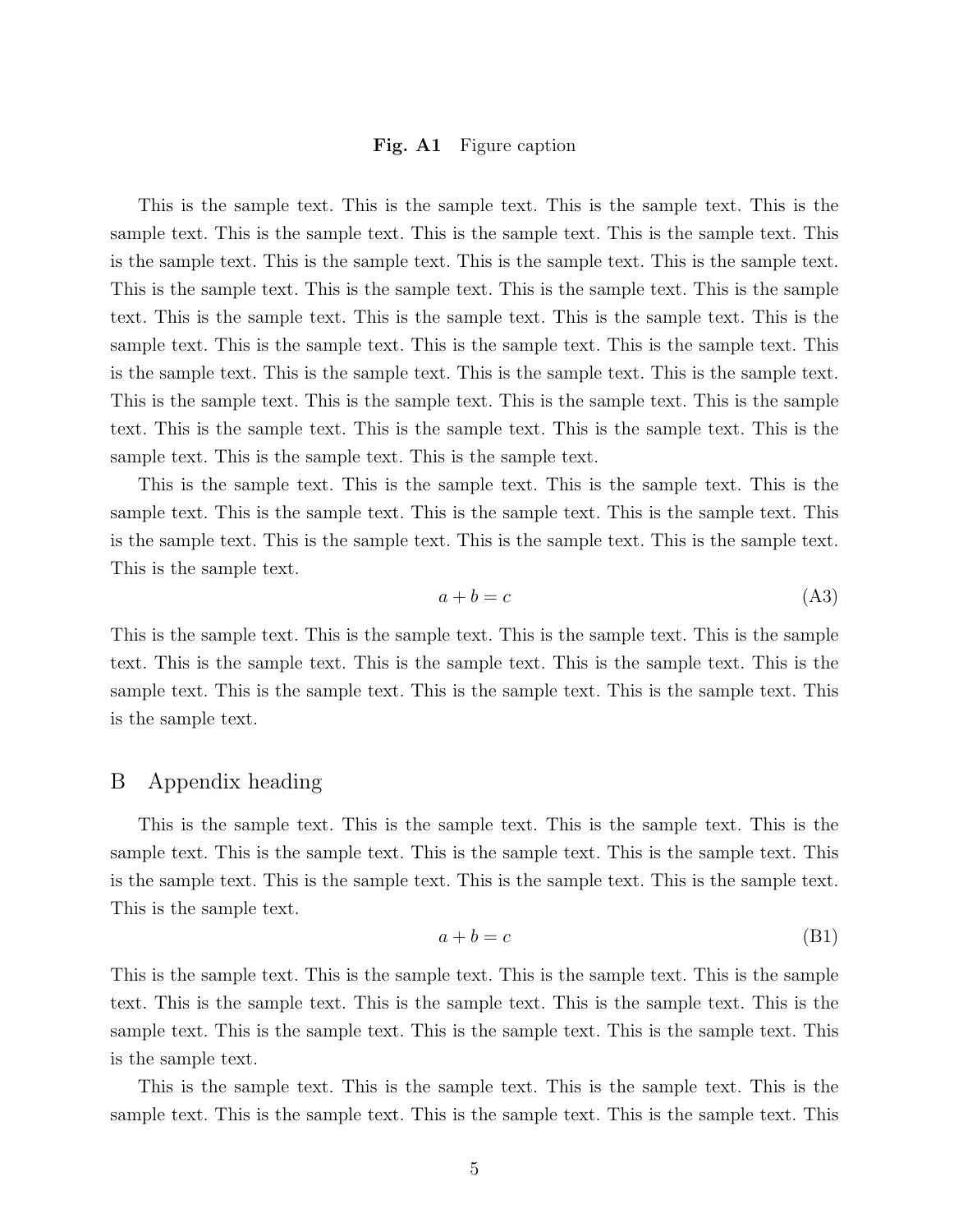is the sample text. This is the sample text. This is the sample text. This is the sample text. This is the sample text.

$$
a + b = c \tag{B2}
$$

This is the sample text. This is the sample text. This is the sample text. This is the sample text. This is the sample text. This is the sample text. This is the sample text. This is the sample text. This is the sample text. This is the sample text. This is the sample text. This is the sample text.

#### Fig. B1 Figure caption

This is the sample text. This is the sample text. This is the sample text. This is the sample text. This is the sample text. This is the sample text. This is the sample text. This is the sample text. This is the sample text. This is the sample text. This is the sample text. This is the sample text. This is the sample text. This is the sample text. This is the sample text. This is the sample text. This is the sample text. This is the sample text. This is the sample text. This is the sample text. This is the sample text. This is the sample text. This is the sample text. This is the sample text. This is the sample text. This is the sample text. This is the sample text. This is the sample text. This is the sample text. This is the sample text. This is the sample text. This is the sample text. This is the sample text. This is the sample text. This is the sample text. This is the sample text.

Fig. B2 Figure caption

Table B1 An Example of a Table.

| One)  | l WO |
|-------|------|
| Three | Four |

This is the sample text. This is the sample text. This is the sample text. This is the sample text. This is the sample text. This is the sample text. This is the sample text. This is the sample text. This is the sample text. This is the sample text. This is the sample text. This is the sample text. This is the sample text. This is the sample text. This is the sample text. This is the sample text. This is the sample text. This is the sample text. This is the sample text. This is the sample text. This is the sample text. This is the sample text. This